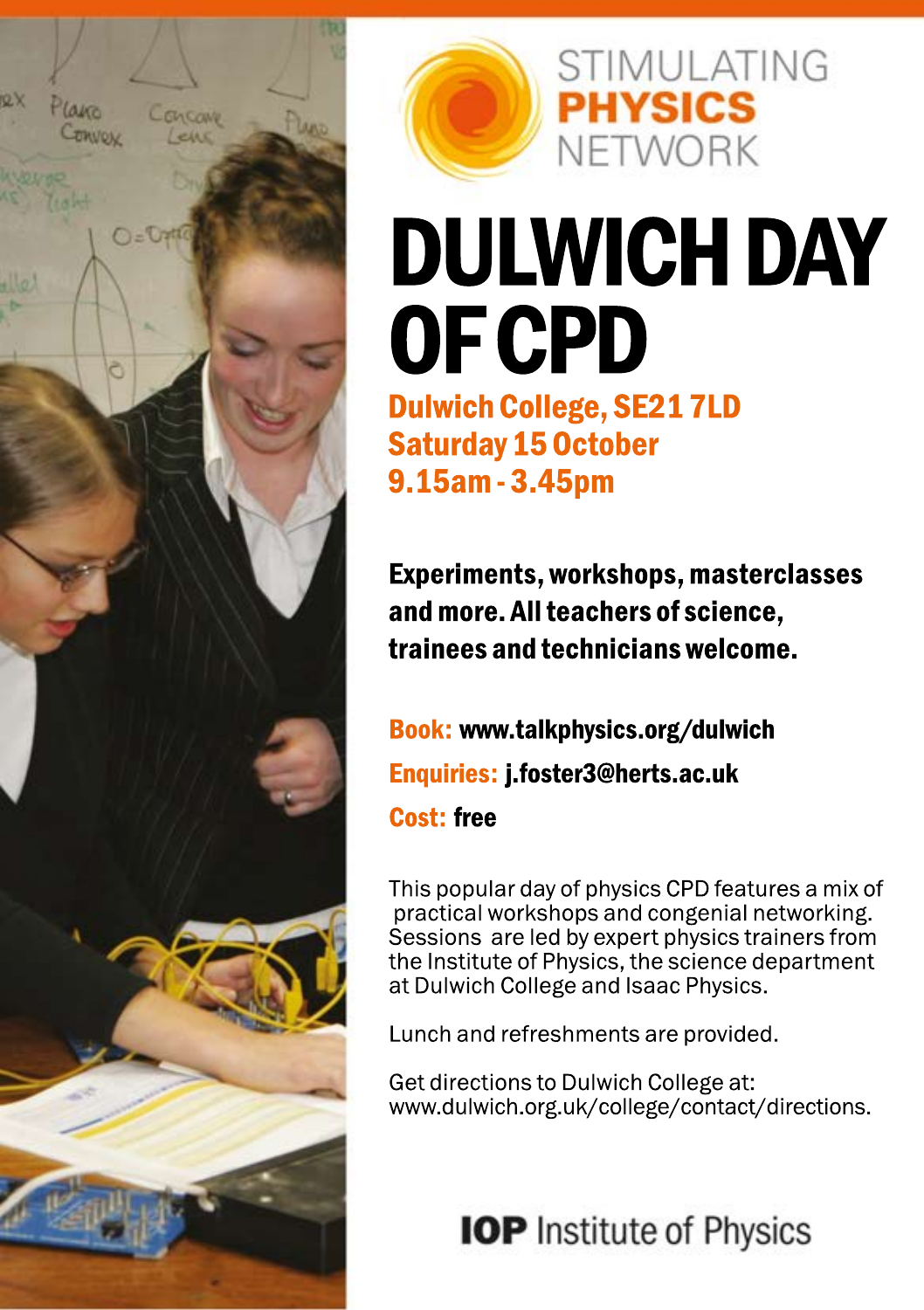### DULWICHDAYOFCPD Dulwich College, SE217LD



#### TeachersandTechnicians

Please read about all the workshops before booking your sessions online. Workshops are run by IOP Physics Network Coordinators, SPN Teaching and Learning Coaches and other experienced presenters.

#### **Workshop Choices**

Detail of each workshop are available overleaf. You can choose four workshops out of the sixteen available - Fun Physics and Isaac Physics workshops are repeated twice.

If you have any problems booking or questions about the day, email j.foster3@herts.ac.uk.

| Programme     |                                                              |
|---------------|--------------------------------------------------------------|
| 09:15 - 09:45 | <b>Registration and Refreshments</b>                         |
| 09:45 - 09:55 | Welcome - a brief introduction to SPN, and today's programme |
| 10:00 - 11:10 | Session 1 (Workshops 1A - 1D)                                |
| 11:15 - 12:25 | Session 2 (Workshops 2A-2D)                                  |
| 12:25 -13:10  | Lunch                                                        |
| 13:15 - 14:25 | Session 3 (Workshops 3A - 3D)                                |
| 14:30 -15:40  | Session 4 (Workshops 4A - 4D)                                |
| 15:40         | <b>Evaluations and Farewells</b>                             |
|               |                                                              |

Tweet about this event using #SPNdulwich.

#### HowtoApply

Vis[itwww.talkphysics.org/dulwichand](http://www.talkphysics.org/dulwich)enteryourdetailsintheformbelowtheeventdetails.You don't need to be a member of TalkPhysics in order to register, but event resources will be distributed through the site.

## talkphysics

Teach physics. Talk physics.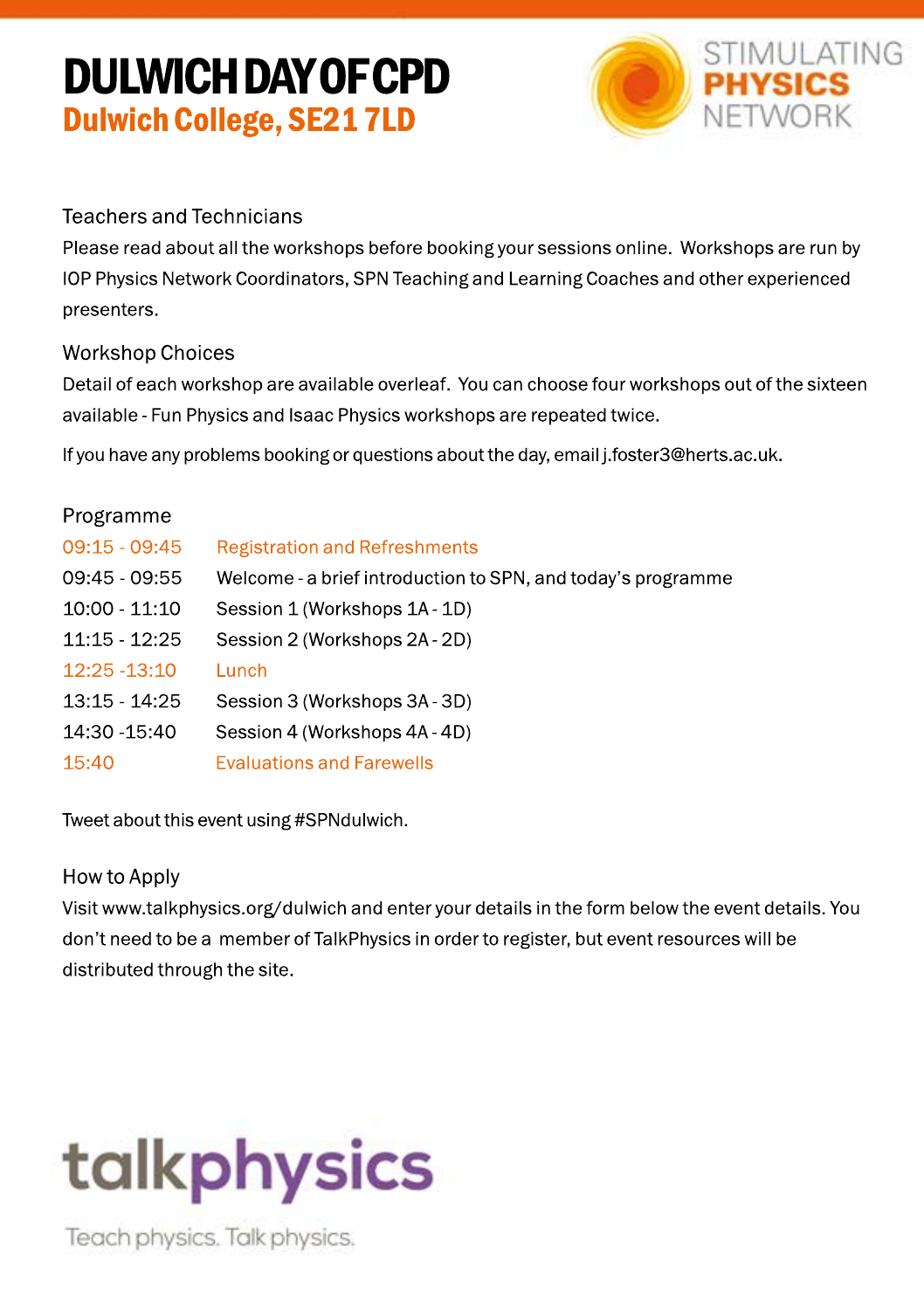#### 1A – **Improving Gender Balance** – Jon Clarke (TLC)

Exploring issues and some ideas for action to help 'Improve the Gender Balance', including my own experiences improving equality at an innercity, mixed comprehensive. Teachers (Technicians welcome).

#### 1B - **Do Physics** – Steve Long (TLC)

Twenty Quick Experiments to Inspire and Encourage Curiosity (KS3)

#### 1C - **Heat Transfer** - Sharron Mackenzie (TLC)

In this session we will consider practicals and demos we can use to address the concepts of conduction, convection and radiation. We will also look at how insulation can be used to slow the heating process and discuss the different properties materials have due to their specific heat capacities.

Teachers (Technicians welcome)

#### 1D - **Energy** - Alan Baugh (TLC)

Making sense of the approach to teaching Energy in the new KS3 curriculum – Energy as a value, not a substance. Start and End Points. A simple teaching modelling activity.

Teachers and Technicians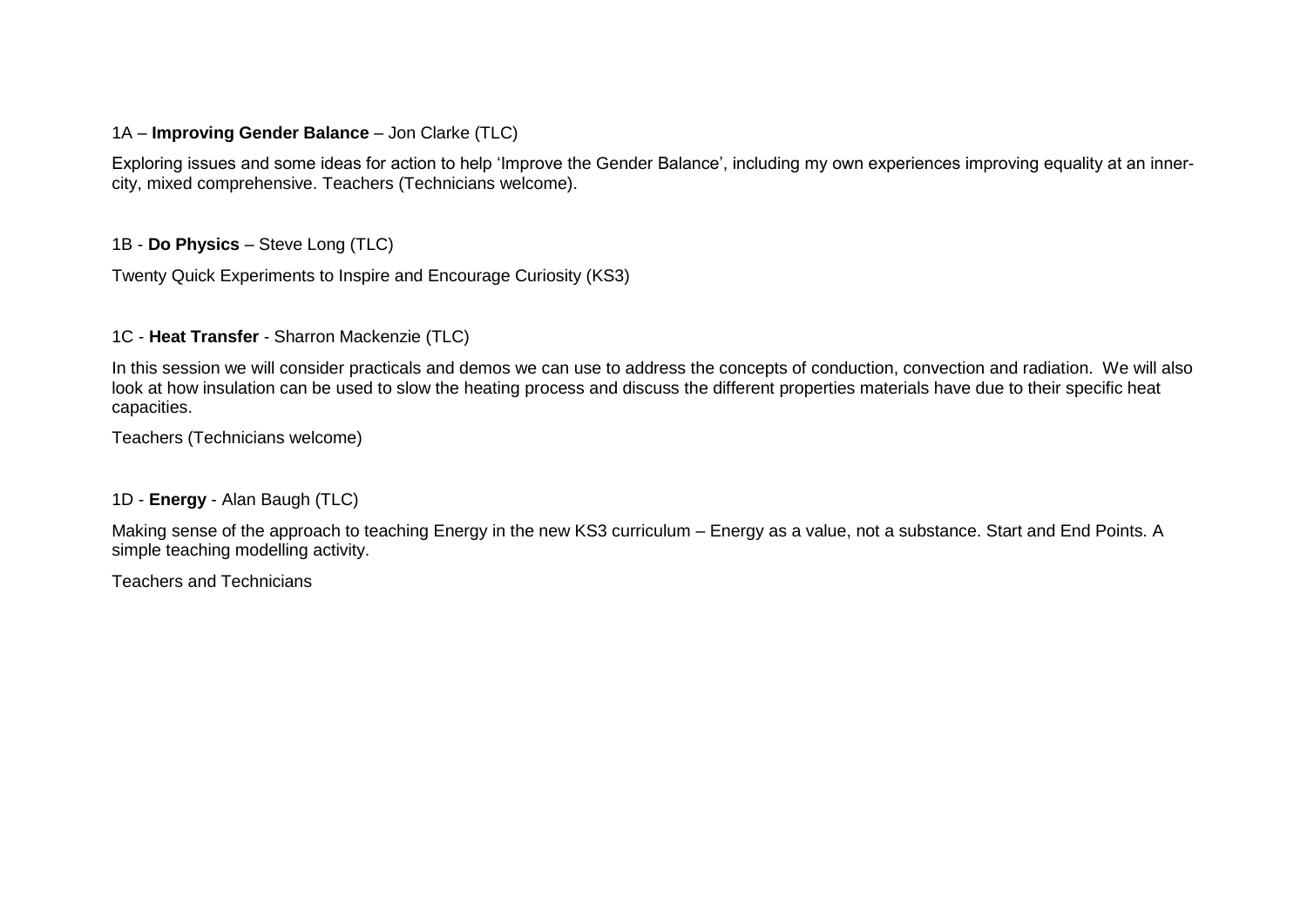#### 2A – **Fun Physics** – Elizabeth Hutchins (TLC)

This session provides an opportunity to look at some ways to make physics more engaging using a selection of toys, demonstrations and the IOP Marvin and Milo Cartoons. (KS3/4)

#### 2B – **Isaac Physics** – Heather Peck (Hub Events Manager for Isaac Physics)

Isaac Physics aims to improve the problem solving skills of Physics A-level students. In this session, you will see how you can use Isaac Physics materials in your teaching. You'll also learn how to set (FREE) online homework assignments for your students and see their marks before you get into the next lesson!

#### 2C – **Radioactivity: Getting A Feel For Radioactivity** – Gerard Hallows (TLC)

Is radioactivity dangerous? What do we need to be careful of, and how can we avoid communicating half-truths? How is radioactivity detected, and what practical activities can we offer students to enhance our teaching? This workshop will put the risks in context and let you try out practical equipment.

#### 2D – **Energy Approaches and Energy Calculations –** Robert Birke (TLC)

There will be a recap on the new approach to energy involving 'stores & pathways' which has appeared in the latest version of the National Curriculum. We will then explore how we use energy ideas to solve problems – from the (almost) trivial (what is the efficiency of a toy?) to the most significant (how can we provide enough power to sustain the world). Energy is all about doing calculations, so some simple mathematics will be practised some at least in the context of experimental explorations. Mostly relevant to KS4.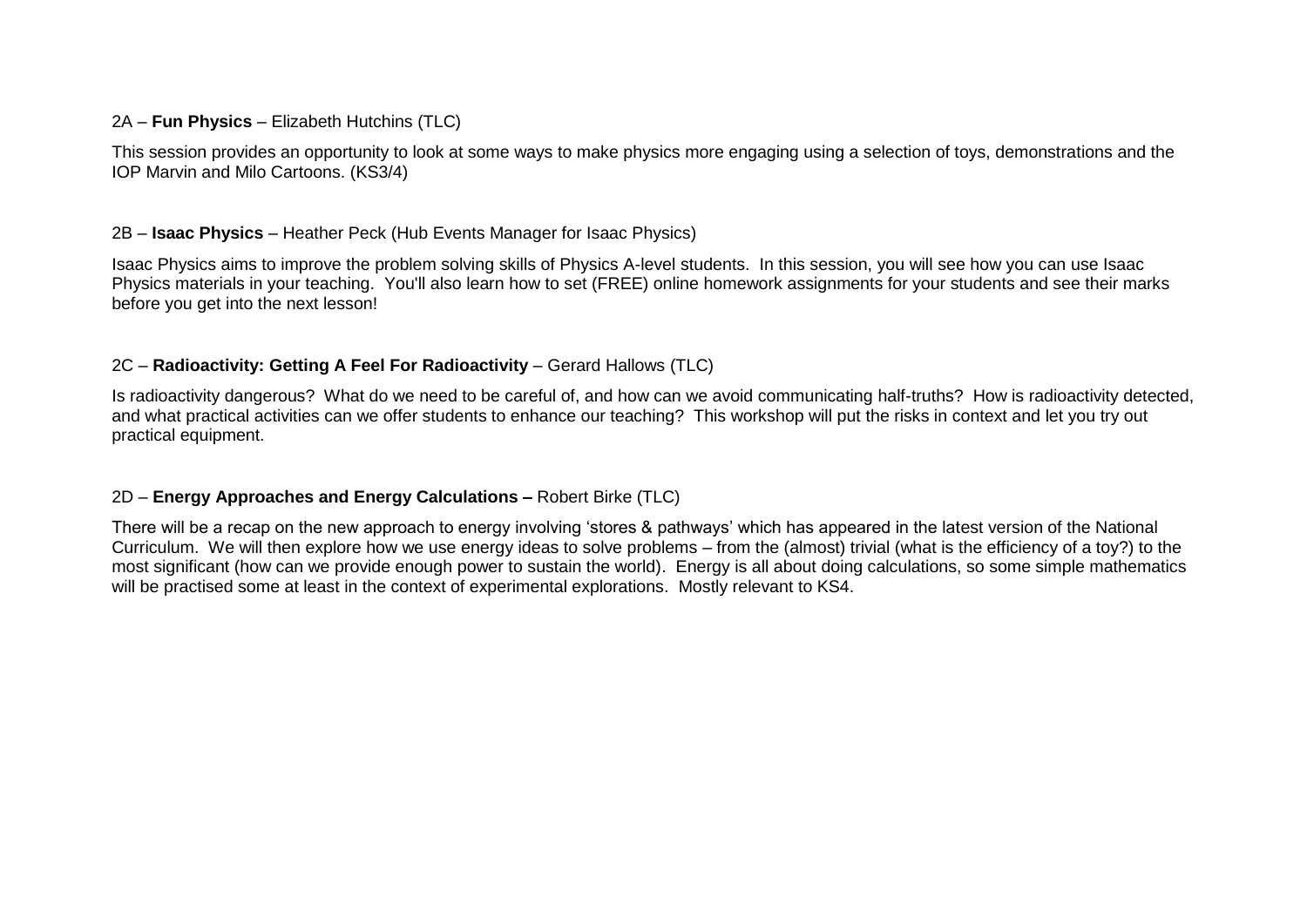#### 3A – **Circuit-Training for Non-Specialist Physics Teachers** – Fermina Marche (Dulwich College)

What really is the difference between voltage and current? And what's it got to do with a packet of sweets, firemen's lorries or a bicycle chain? What simple circuit rule can you teach your year 9s that will mean they will be able to solve even A-level circuits problems? This session will cover several models and games to help with the concepts of GCSE electricity and two or three core practicals. Includes handouts and worksheets. For non-specialist Physics teachers. No gym equipment required.

#### 3B – **Electromagnetism** – Steve Long (TLC)

In this session we will look at Electromagnets, the catapult field and motor effect, Electromagnetic induction and generators, Transformers, the use of Fleming's Rules, and some experiments.

#### 3C - **Waves** - Sharron Mackenzie (TLC)

This workshop will look at interesting practicals and demos we can use to teach waves at KS3 and KS4. It will consider how we can show electromagnetic, sound and mechanical waves in a lab and it will give tips on how to teach *how to draw ray diagrams*.

Teachers and Technicians

#### 3D – **Force and Motion** – Robert Birke (TLC)

Pupils often believe that forces are required simply to 'keep things moving'. The alternative conceptions which pupils have surrounding forces and their relation to motion will be addressed and a possible teaching route through to a more useful (and correct) understanding of forces and motion will be developed.

This workshop is aimed at non-specialist teachers of physics and will demonstrate and allow them to gain experience of practical activities, using some simple apparatus, which support effective teaching & learning of this topic